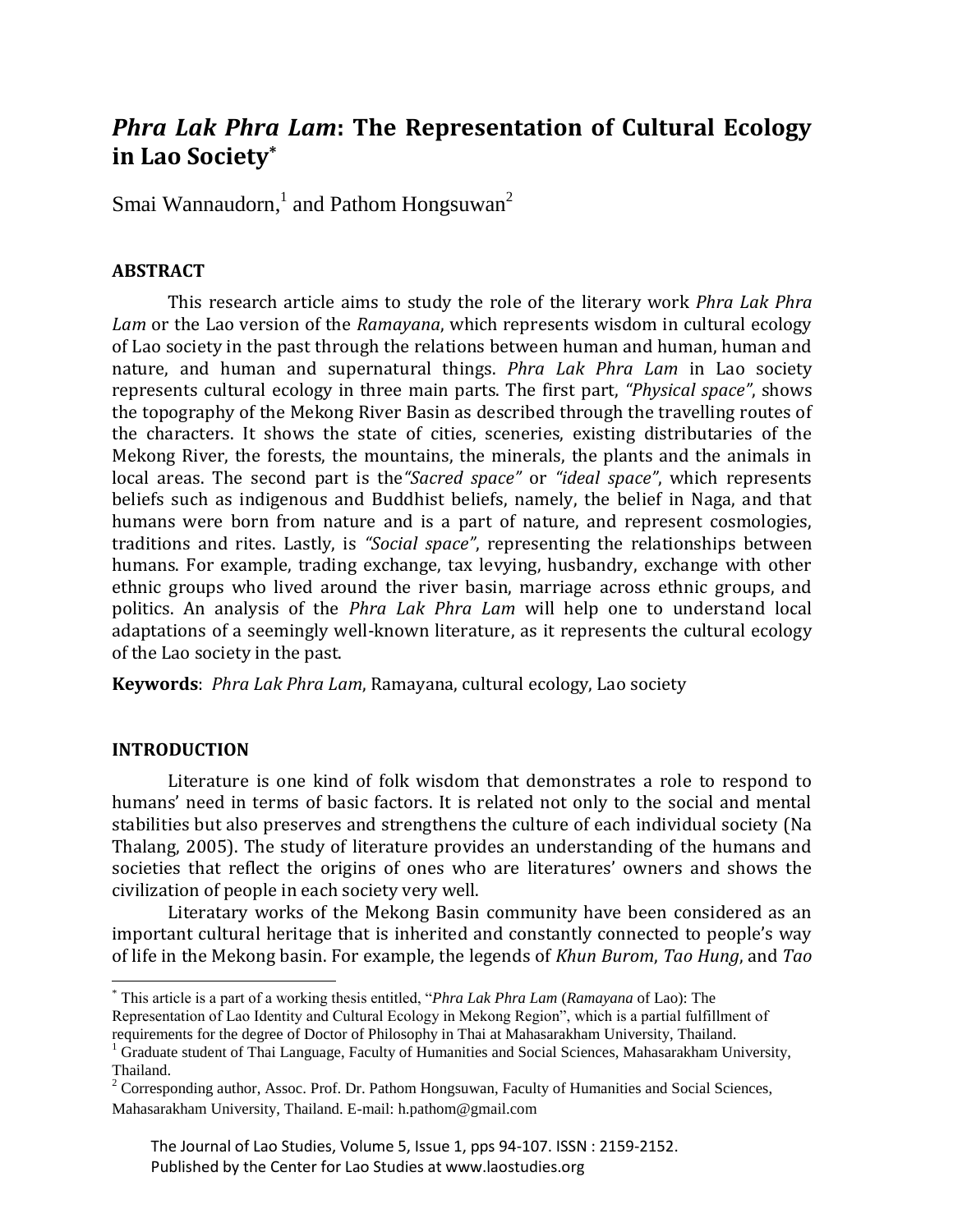*Chuang*, all of whom are considered as heroes to the people in the Mekong basin, have been mentioned in regard to the origin of Laos. The literature of *Sin Sai* is one of the most popular local literatures among the Mekong basin. Some literary works have been taken from other cultures and were adapted to their own culture until they became the identifying literature of the Mekong basin crowd. One of the most remarkable literary works is *Phra Lak Phra Lam* or *Phra Lam Chadok* of Lao.

*Phra Lak Phra Lam* is the national epic of the Lao people, and is adapted from Valmiki's epic, the *Ramayana*. The original story was composed in Sanskrit around the second century BCE (Leslie, 2003). The *Ramayana* epic is prevalent in South Asia. The Indian civilization has spread into the region of Southeast Asia. Indian traders helped made the *Ramayana* widespread throughout the region. The story was modified in content to reflect the culture of the receiving country to become a national literary work as seen in many Southeast Asian countries, including Laos, Myanmar, Cambodia, Malaysia, Indonesia, and Thailand. The *Ramayana* has some literature about a national literature (Iyengar, 2006). Lao legends attribute the introduction of the *Phra Ram Chadok* to the first king of Lane Xang, Chao Fa Ngoum. In the 18th Century, manuscripts were completely adapted to Lao culture and the Theravada Buddhist religion. The versions are completely localized (Richman, 1991).

It was difficult to identify the story of *Phra Lak Phra Lam* as derived from the *Ramayana* because the contents were adapted and improved. Sachidanand Sahai (1973) describes, in his Lao edition, that part one of the *Phra Lak Phra Lam* story illustrates the characters of the *Ramayana,* but it is difficult to argue that the *Ramayana* of India in this edition spread to Laos. However, the second part of the story clearly shows the same as the *Ramayana* of India. H.H. Prince Pitayalabpuettiyakon (1974) has discussed the origin of the story, saying that "Rama Jataka look[s] like Lahiri Garden Dash of Malay Sri Ram Rama fiction more than any other version". Phra Ariyanuwat (1975), who is a philosopher of Thailand, has discussed the origins of the literary work; that a plot of the story is, indeed, derived from the *Ramayana* of India, but has dramatically adapted from the original story. The name of the city and other scenes were created based on the Mekong River basin. *Phra Lak Phra Lam* has storylines from the *Ramayana* versions of Cambodia and Malaysia, which was supported by Kamala Ratanam (1980) and Chadarat Soonthorntham (1985). In addition, Thawat Punnothok (2009) stated that *Phra Lak Phra Lam* derived from the *Ramayana* of India, but was not likely to be directly from India because it is different from the original. It may have developed from neighboring countries, Thailand or Cambodia. The poet had added an additional scene to the original concept. Therefore, we may conclude that the Lao version of the story of the *Ramayana* is dominantly derived from the Cham and Khmer Empire era of Malaysia and Cambodia. The story was modified from the original content to reveal the culture and cultural ecology of the country, and later become a national literature.

The Lao version of this literary work is different from versions of other Southeast Asian countries. The writer modified and elaborated upon the traditional form, following the local principles and beliefs. It was intervened by a local identity of Lao's tradition, such as way of life, principles, and beliefs. Moreover, the real scene locations have been described and combined with imaginary scenes as well. Sachchidanand Sahai (1973), who collected all of the original manuscripts of *Phra Lak*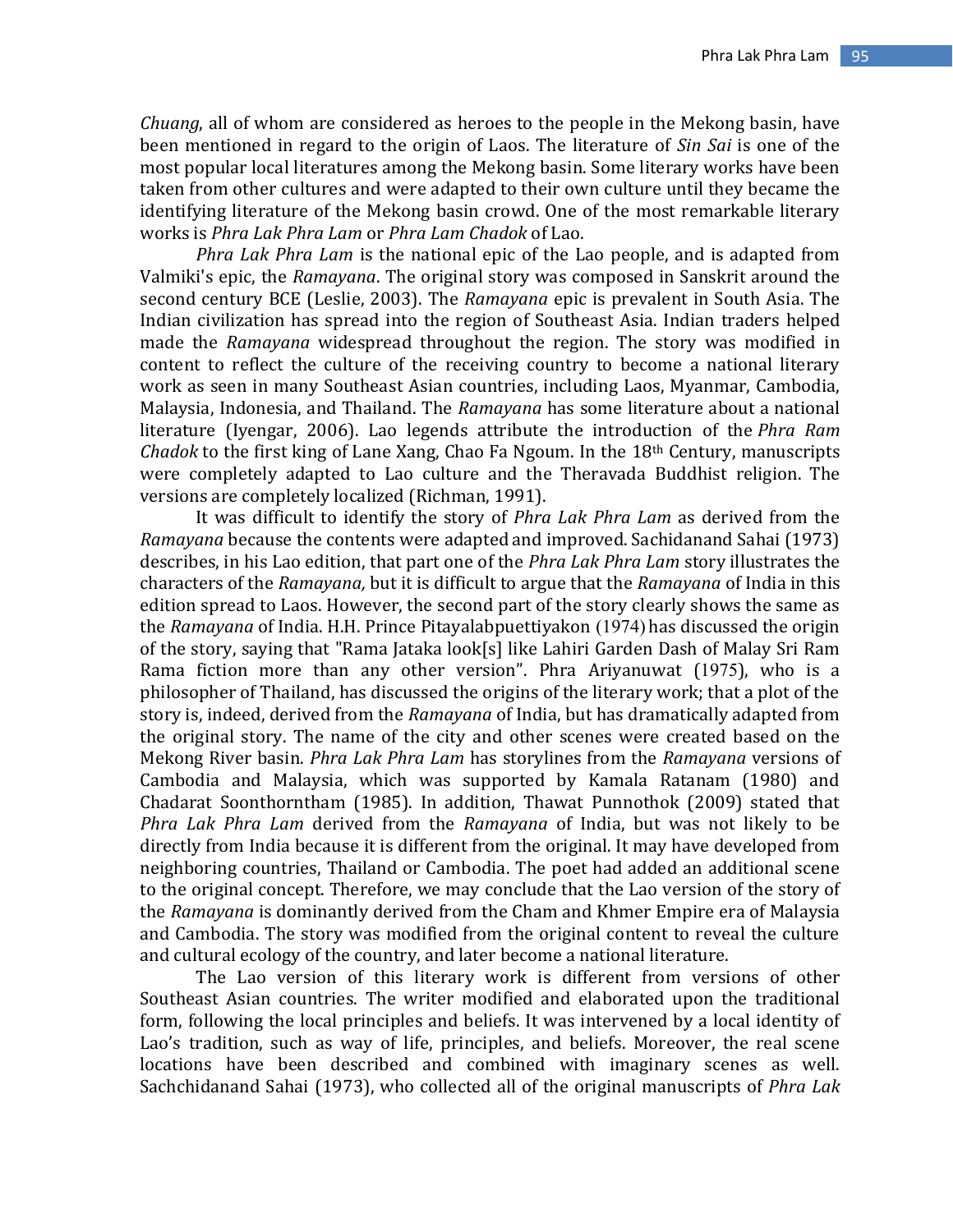*Phra Lam* has recompiled and published a critical edition. He describes, in the introduction to his Lao edition, the reason why he chose to publish the literary work *Phra Lak Phra Lam* before other Laos literature. It's not only translated from a foreign country, but is also one of the best literary works. *Phra Lak Phra Lam* thoroughly demonstrates the different aspects of Lao culture. Furthermore, Niyada Laosunthon (2006), who studies the topic of change from written literature to ergodic literature about *Phra Ram* fable in Lao, has observed that the Lao version of the *Phra Ram* fable seems to be more remarkable than other the versions of other countries. It can well describe the combination of the roles and the statuses of important characters in the *Ramayana* with heroes of the nation, which affects the appearance of the important characters in the story. The characteristic of the literature also changed in terms of its praise for Hindu gods to the bravery of Bodhisattvas of the Buddhist pantheon.

The environment is a natural area where people come to settle down and build a city by adjusting themselves to be compatible with the nature. They also create the knowledge by using natural resources, and making specifications of traditional customs on economy, politics, and cultures together. Moreover, the nature of locality is considered at this level of cultural ecology (Wanliphodom, 2008). This article aims to study the representations of Lao society's cultural ecology in the past as seen through the literary work of *Phra Lak Phra Lam*. This article emphasizes the study of the cultural ecology of Lao society of the past through the relations between human and human, human and nature, and human and supernatural things.

#### **Literary Sources**

The Lao version of the *Ramayana* was studied from the original of *Phra Lak Pra Lam* published by Sachaidanand Sahai (1973). The *Phra Lak Phra Lam* was recorded as a palm leaf manuscript of Northeast Thailand, held in the National Library of Thailand, which was used to corroborate 43 sections, or *phuks*. One *phuk* is a bundle of palm leaves with engraved Lao script. The end of the story noted that Pra Putta Kosajan is the author of the Thai minor era 1212, which corresponds to 1850 CE.

The plot of *Phra Lak Phra Lam* is divided into two main parts. The first part is about how the cities were settling down, and the history of the discovery of the Inthapattha Nakorn and Muang Chanthaburisrisattanak cities (in present-day Vientiane, Laos). It also mentions the origin of the main characters, the journey of Phra Lak and Phra Lam to find Nang Chantha, who was abducted by Thao Rapphanasuan to live in Inthapattha Nakorn. The story is similar to that of *Sin Sai*, another Lao literary work that illustrates a journey along valleys, woods, and rivers of Mekong's basin. The author attempts to explain the origin of the names of places in the areas of the two banks of the Mekong River. Each description includes an explanation of the richness of the natural resources in Laos, such as the trees, fruits, and animals, both terrestrial and aquatic, and all minerals through frequent comparisons of descriptions as illustrated in the original story. The lifestyles of the Lao society and ethnic groups living in the area of the Mekong river basin were also indicated.

The second half of the plot presents Thao Rapphanasuan who migrated from Inthapattha Nakorn to build a new city in Langka Island. The story describes the lifestyle of the peoples on the islands along his journey. It is similar to other versions of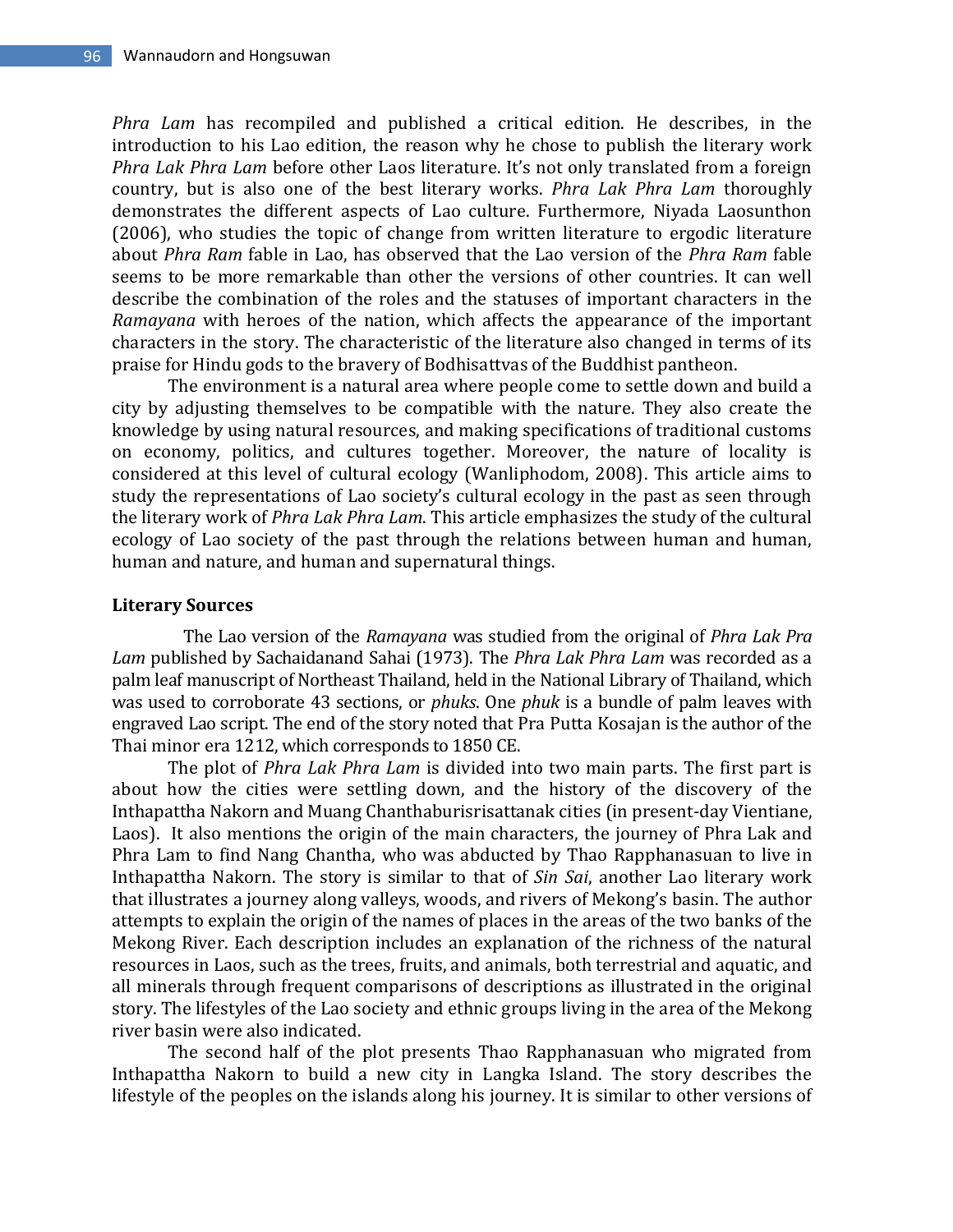the *Ramayana*, but there are some nuances, such as, for example, Phra Lam eating the fruit of a Banyan tree, then becoming a monkey, having a monkey wife named Phaeng Si, and begetting Hunlaman as a child. Another example narrates Phra Lam building cities in Thailand, such as Muang Phit Sanulok, Muang Nakhon Sawan, Muang Krungsri Ayutthiya, Muang Khonrat (in present-day Nakhon Ratchasima province), and Muang Phimai – all governed by his children*.* Besides this, the literary work of *Phra Lak Phra Lam* also includes local principles and beliefs. It is also mentions Lao proverbs, mottos, and in beautiful literary style, which are part of the principles of thought, morality, and the life maintaining patterns of Laos people that have been inherited through to the present day.

The cultural ecology of Lao society presented according to a spatial theory and the field of cultural geography, "Third-Space" is an approach built upon Henri Lefebvre's theory of specific "modes of production of spaces" (Hongsuwan, 2013) that divides an area into three types: physical space, spiritual space, and the social space.

**1. Physical Space** is the geological area as it appears in the real world (Hongsuwan, 2013). The literature of *Phra Lak Phra Lam* reveals that the cultural ecology of Lao society is represented by a physical space. It presents the topography of the Mekong River basin through the traveling routes of the characters. The names of towns and the rivers in this story correspond to the names of real towns and anabranches of the Mekong River, as well as those names of forests, mountains, minerals, plant species and the local animal species of the present time.

The names of the anabranches of the Mekong River are found on both the Thai and Lao river banks. Those names corresponding to the Lao side of the river are found in the scenes when Phra Lak and Phra Lam, passing along the Mekong River, went to Inthapattha Nakorn town to bring Nang Chantha back to her city. The various events of this story became river names, such as Nam Nguem River, San River, Sading River (Krading River), Satoen River (Toen River) Se Nam Se Don River, Se Bang Hiang River, and Se Bang Fai River. Nam Nguem River was given its name by a god who walked to Phra Lak and Phra Lam, concealing his face with his hand (*"*Nguem" in Lao means conceal). The Se River was given its name by two calves butting each other teasingly, and then staggering and falling into the water (*"*Se*"* in Lao means stagger).

The river banks on the Thai side are mentioned in the scene of Phraya Thattarattha who came out from Inthapattha Nakorn City to build Muang Chanthaburisrisattanak City. Included are Moon River, Somkham or Songkhram River, Huai Luang (Phonphisai District, Nongkhai Province in Northeast Thailand) and Suai Kham River or Suai River (Phonphisai District, Nongkhai Province, Thailand). Somkham River was given its name because Thao Thattarattha's soldiers were frightened by a tiger that was chasing a deer, and running towards them. They were stampeded and acted as if they were running into a war ("Songkham" in Lao means the war). Huai Luang was given its name because a big pig was soaking itself in that brook, and Phraya Thattarattha was so surprised that he had never before seen such a big pig, and so he gave that name for the river ("Luang" in Lao means big).

There were some reported of the real places' names in the area of the Mekong River Basin, such as Phan Phrao, Don Chan, Don Koet, Tha Bo Ngoen Bo Kham, Don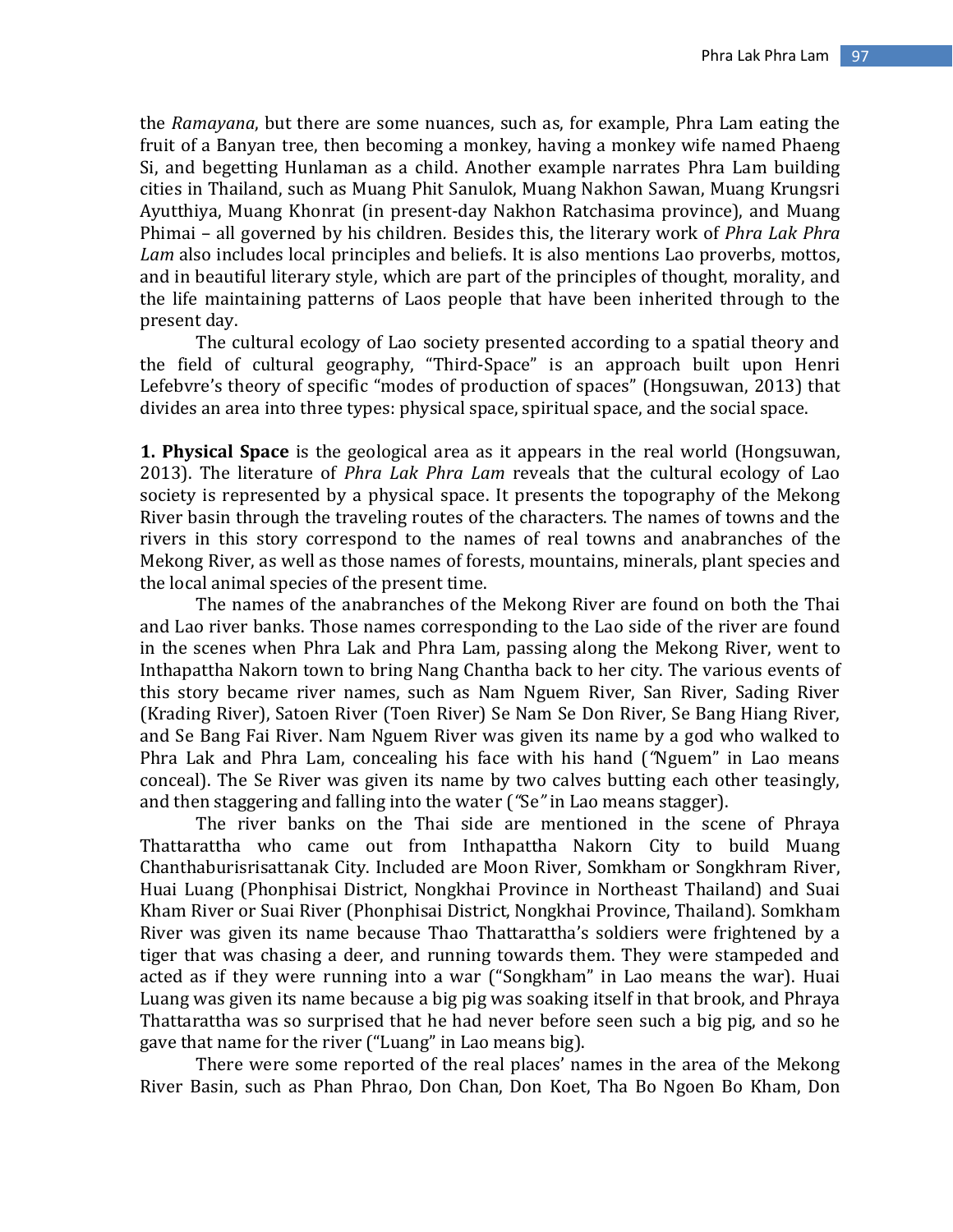-

Kong, Phu Ba Long, and Li phi. Phan Phrao was the place where Phraya Thattarattha initially intended to build a city before a seven-headed *naka* told him to build along another bank of the Mekong River. The name "Phan Phrao" was given because of a coconut tree bearing a thousand fruits a year. In present-day, this place is Sri Chiangmai District, Nongkhai Province, Thailand. Don Koet and Tha Bo Ngoen Bo Kham are mentioned because Phra Lak and Phra Lam were born there while their mother was touring the park on a highland, so it was called Don Koet ("Koet" means born). When Phra Lak and Phra Lam were born, many silver- and gold pools broke out on the land along Thananathee's bank (Mekong River) on the west. Therefore, it was called Tha Bo Nguen Bo Kham, or today's so-called Tha Bo District, Nong Khai Province, Thailand. Li Phi was given the name because warlords, court officials and the king of *garudas* fought with the magic sword of Phra Lak and died desultorily. Because their corpses soared along the river and hung on the cliff that the king of *garudas* used to irrigate the Thananathee River, and because a fish was caught with bait, so it was called Li Phi, as shown in **figure 1**.



**Figure 1.** Li Phi image. Photo by Smai Wannaudorn.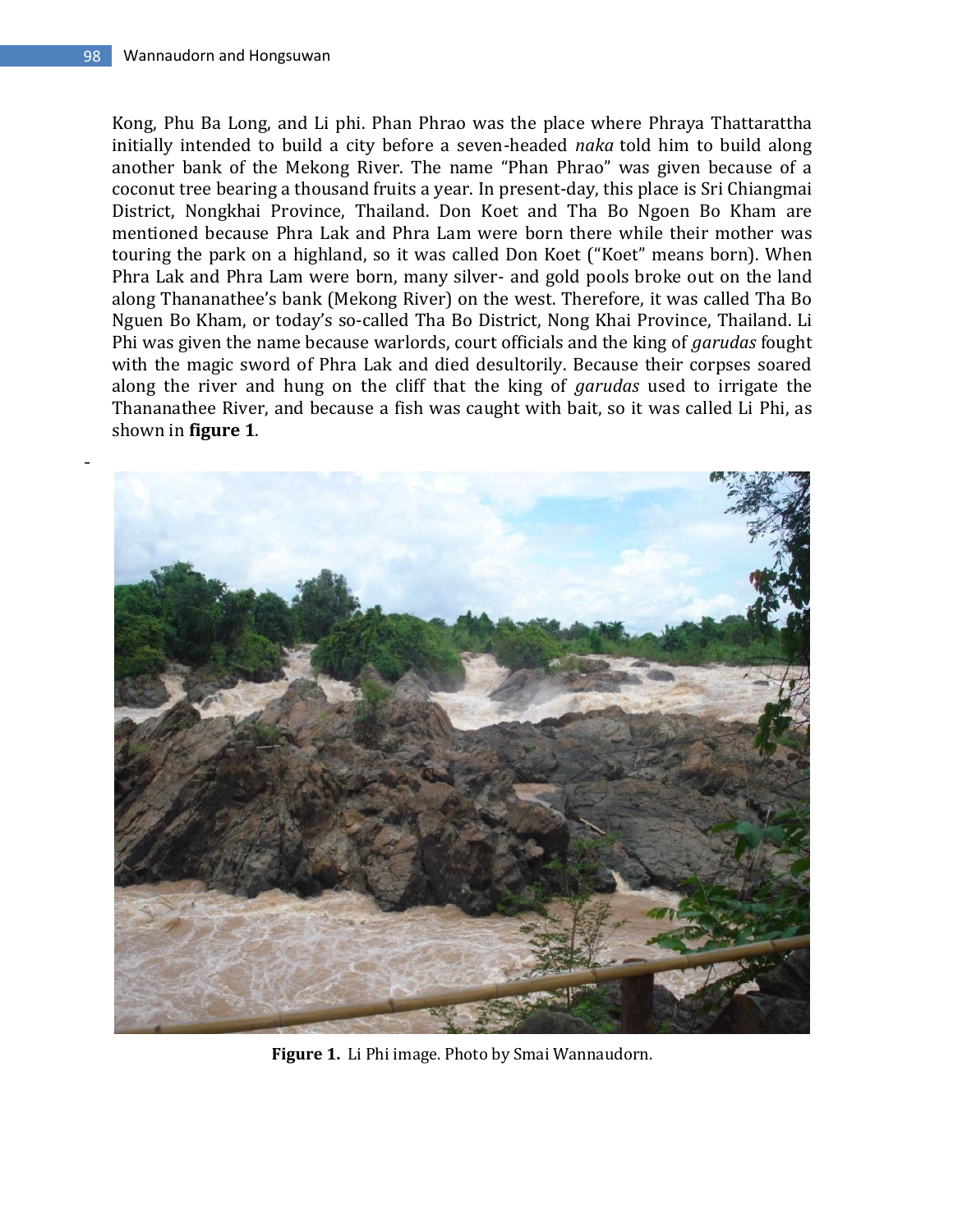Besides the aforementioned, the literature of *Phra Lak Phra Lam* also represents the ecosystem of the Mekong basin's plentiful topography, including woods, local plants, animals, and minerals. Sachchidanand Sahai (1996) has reported that the plot of the *Phra Lak Phra Lam* usually describes the traveling paths along the Mekong River. In each traveling period there is a description of the natural richness of Laos. It shows the different kinds of plant species, such as bananas, sugarcanes, coconuts, sugar palm trees, and also mentions the diversity of minerals, including gold, silver, and copper, mentioning them frequently throughout the literature. It coherently demonstrates Laos' geographical characteristics, as well as culture.

Therefore, the author has shown the representatives of a real topography in Lao society, which shares the same border of topography along the northeastern part of Thailand in the past. These topographies are well known in Lao society up to the present time, and are mostly relate to the rivers and highlands. Because of the particular lifestyle of people in Lao society, the water and rivers play an important role in their life maintenance. Beside is value agriculturally, Nam Nguem and Toen Rivers also play an importance role for Lao's economy in terms of using the dams to generate the electric current for domestic use, and also for exporting, to bring income to help develop the country.

The representation of these rivers in the *Phra Lak Phra Lam* is one way to have them, and the highlands, remain in the remembrances of Lao society. It is also a way to consciously acknowledge the local history for the next generation to learn about the origin of all the places' names. Therefore, there is an attempt to make a memory about these rivers and highlands together with their name. The names were based on the influences and behaviors of the supernatural, following local principles and social beliefs, such as Nguem River, the highlands Don Chan and Tha Bo Nguen Bo Kham.

Today, some of these places mentioned in the literary have became tourist attractions that make income, helping the country's economy, such as Don Chan, which has become the location of one of the best hotels in the country. Moreover, there are the monuments of the kings, and a park as a relaxing place, an exercising place and a selling place of souvenirs. The literature of *Phra Lak Phra Lam* has not only represented important places that still remain in the memories of people, but also have an important role to the society and the country as it did in the past.

Furthermore, *Phra Lak Phra Lam* has illustrated the ecosystem of the Mekong basin topography, which was rich in woods, plant species, local animal species and minerals. These records correspond to the present data of Laos, which has been recognized as a country rich in various kinds of natural resources with a perfect ecosystem.

**2. Sacred Space** is the area that was built or created from imagination to show the ways and beliefs of both tradition and religion (Hongsuwan, 2013). They include the belief in the *naka*, the belief that humans are created from- and become a part of nature. Sacred Space is further divided into three parts: the upper world, earth, and the underworld.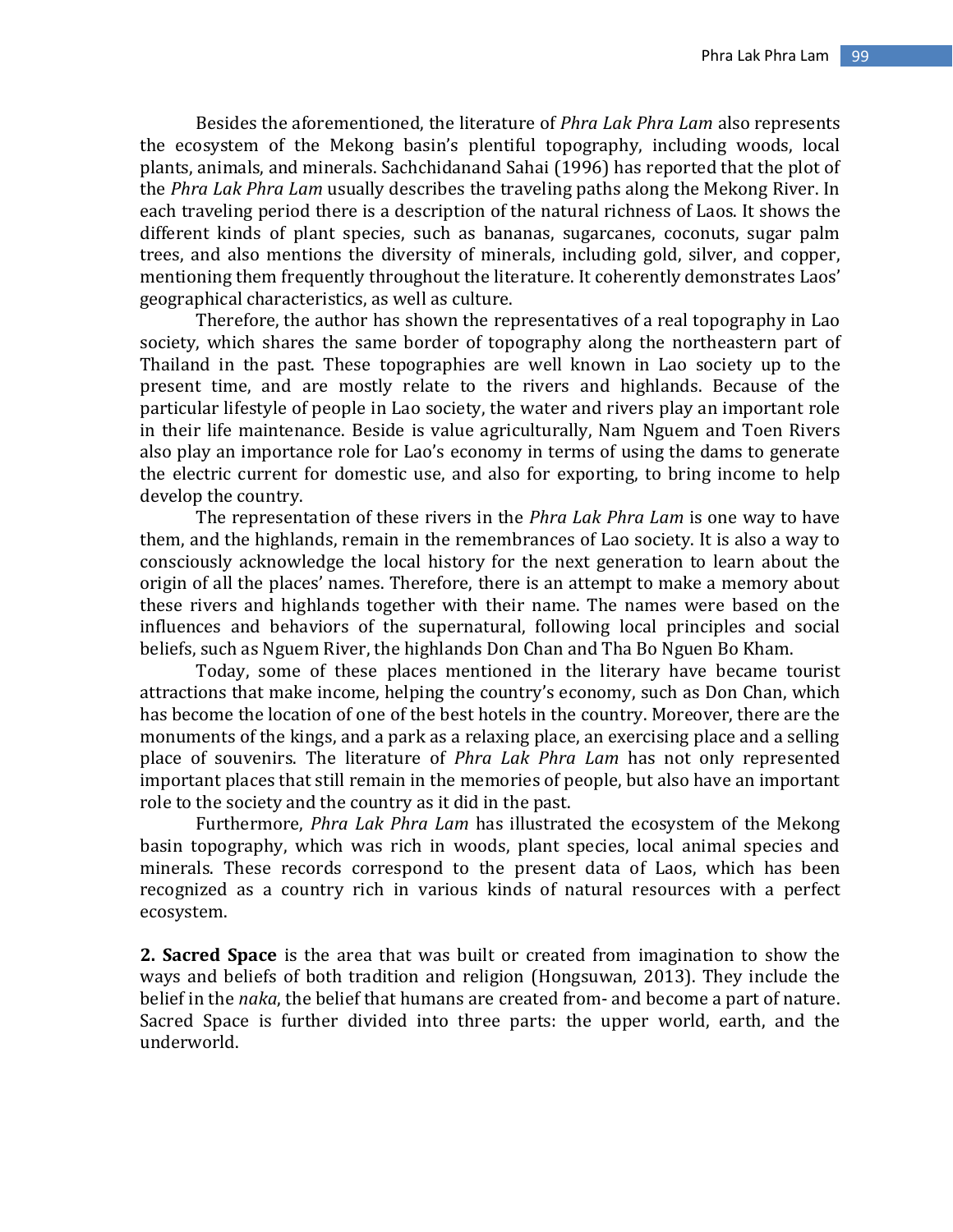**2.1 The Upper World** includes the Brahma World, heaven, Thaen city, and the universe.

*The Brahma World* is mentioned in some part of the *Phra Lak Phra Lam*. They are described only in the Akanittha Brahma World, which tells of the birth of Intapatthanakhon. This story mentions a couple of Brahmas who came to visit the world and could not return to the Brahma World. They built and established the city called Intapatthanakhon. The story of the birth of Tao Lun Lu also refers to Maha Brahma who died in the Akanittha Brahma World and returned to create the human world.

*The Heaven Realm* in *Phra Lak Phra Lam* is mentioned in its reference to a heaven in the *Daowadueng* level (the highest level) where Phra Indra lives. There it describes a scene where Phra Ya Thaen handed Tao Lun Lu over to Phra Indra to recover his body, but he couldn't do it. Beside the route to Phra Indra's castle, there are decorations of smiling angel sculptures that are glazed with gold foil and glass, white elephant sculpture, two scary black stone elephants that look like they are running to pierce something. At the start of the stairs to the castle, there are two dog sculptures that are made of gold and glass, posing like they are running to fight. On the castle, there are angels playing holy music and beautiful angels surrounding Indra.

*Thaen City* in *Phra Lak Phra Lam* context means the place where seven of Phra Ya Thaens have lived. Phra Ya Thaen Teuk is the chief. The role of Phra Ya Thaen is to cast a new complete body to Brahma and angel before they are born in the world; without his work they would be born with deformities.

*Universe* in *Phra Lak Phra Lam* is mentioned in the scene where Phra Lam travels the universe by a horse named Maneekab. The literary work describes the location and environment of the universe, which is extensive. There is a mountain at the east edge. The northern mountains are dark. At the edge of the southern mountain is full of fog. There is a Chomphu tree at the southern edge of the universe that is surrounded by the sky. The western edge of the universe is covered with fog that looks like the city walls. A the center of the universe is Meru Mountain; the Autrkuru continent is at its north; the Buphaviteha continent is in the east; the Indian subcontinent and the Amornkoyanna is in the south and west, respectively. Next to this, there is the Himaphan forest and Langka continent where people live along the Mekong River.

Within the upper world space both traditional belief about Thaen and religion exist. The author tried to illustrate the upper world space, that the Brahma world is the highest and heaven beneath it, especially regarding cosmic nirvana where the second heaven plays an important role because it is the place where the god Phra Indra lives. The *Phra Lak Phra Lam* literature also shows the traditional beliefs about Phra Ya Thaen who lives in the lowest level of the heavens called Cātummahārājika, where his duty is to cast the perfect body of Bramha and angel that will be born in the world. Regarding the religious beliefs, there are four gods who live in Cātummahārājika heaven, but in *Phra Lak Phra Lam* literature, the Cātummahārājika four gods were born as humans. They include the father of Phra Lak Phra Lam, Tao Rappaoksuan's father, and two brothers who live on the opposite side, on top of Yukhanthara Mountain. Phra Ya Aiyasuan (Phra Lak Phra Lam's grandfather and Tao Rappanasuan) is the leader and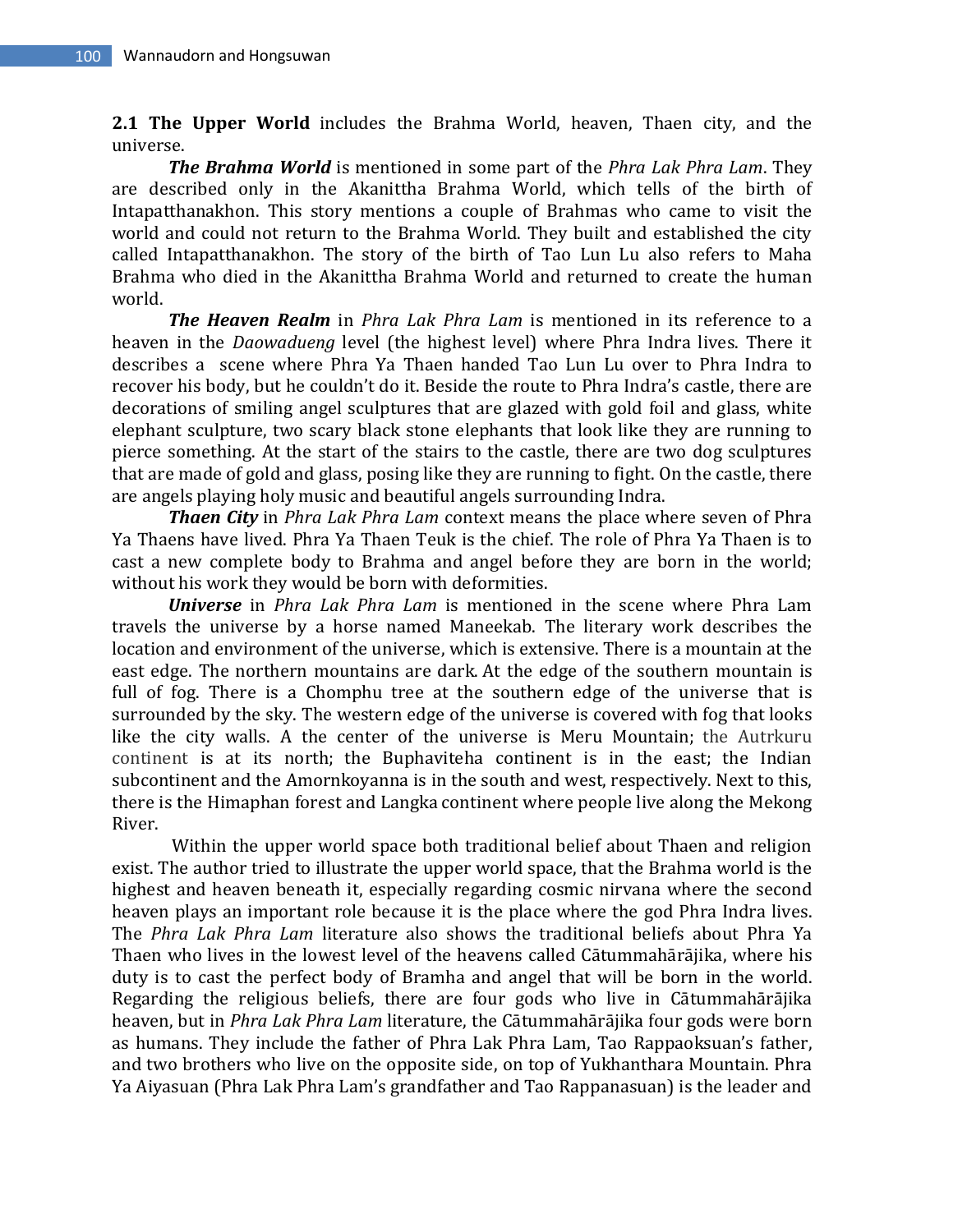governs the spirits and giants. It shows the great combination between traditional and religious beliefs.

In addition, the author tries to present the universe as a combination of local and religious beliefs. The universe consists of four continents: Autrkuru, Buphaviteha, Amarakotayan, and Chomphu, but in Lao society it is believed that the universe consists of five continents, Himaphan forest is next to the four continents, and then Lanka is a continent where the people of the Mekong live. It shows that the author believed in five universes, including the Lanka continent.

**2.2 The sacred space on "the earth**" is referring to the trees, mountains, river and islands. The sacred places mentioned in *Phra Lak Phra Lam* are now still remarkable places of Laos, such as Don Chan, and Don Khong. The legend of this folktale played an important role for Laotian belief. For example, Laotian people believed that the Maneekhot tree is the only one in this world. Nikhot or Maneekhot tree is the one that stood in the middle of the Khonprapeng water fall in the past (**figure 2**). A head of the branch from this tree points to death and the end points to life, which is said in the Lao language as "*Kok chee tai pai chee pen*". Laotian people also believe that this tree has major tree branches. If someone eats the fruits from the branch that points to Laos, that person would get older, and if they eat the fruits from the Cambodian direction, they would become a monkey. But if someone eats the fruits that point toward Thailand, they would look younger. In addition, they believe that this tree provides a magic cure for sickness or disease, which is similar to the story in *Phra Lak Phra Lam*. The Nikhot tree or Maneekhot in the *Phra Lak Phra Lam* literature is a magic tree (**figure 2**).



**Figure 2.** Nikhot or Maneekhot tree, which is a magic tree in *Phra Lak Phra Lam* (left, from [www.seasite.niu.edu\)](http://www.seasite.niu.edu/). A real image of the Maneekhot tree in Champasak Province, Laos (right, fro[m www.magnoliathailand.com\)](http://www.magnoliathailand.com/).

If someone ate their fruits, depending on which direction would result in birth as different kinds of animal. If the tree branch points to the east, the fruit will give birth to a monkey, the southern and the northern branchs would become the Klayang or Chao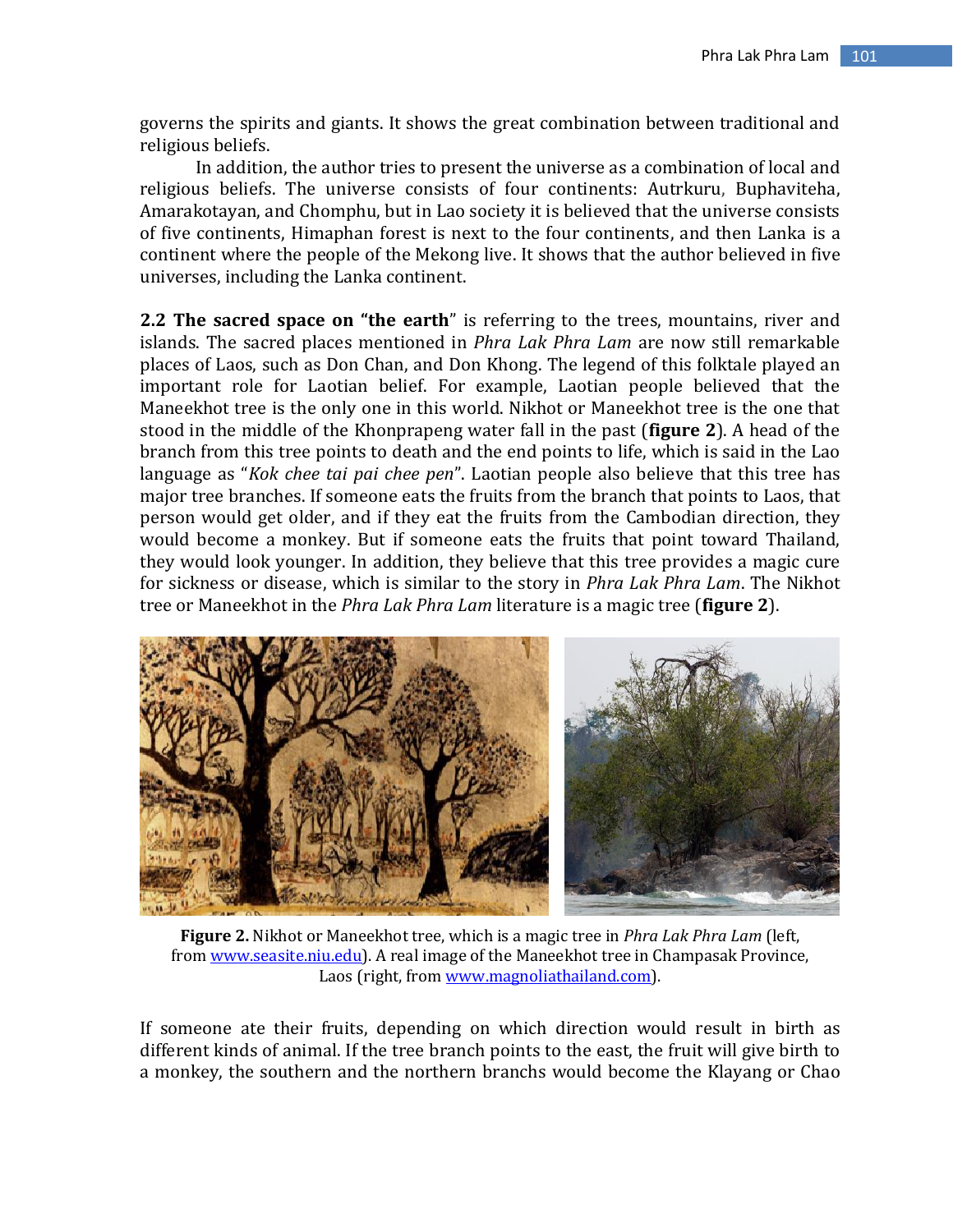bird and the Ngueog or Kok bird, respectively. Lastly, the upward, pointing-to-the-sky branch would become human. Phra Lam and Pangsi lady become monkies because they ate the fruits from the eastern branch. In addition, Nikhot tree or Maneekhot has magic to turn an animal into a human. This refers to the belief that humans originated from nature and evolved from the origin of nature. For example, the history of Don Chan derived from the merit of Phra Lak Phra Lam. Today, there is a statute of Anuwong Prince located on this Don Chan beach. Later this area was re-named by Lao's government as "Suan Anuwong-Anuwong garden" (Hongsuwan, 2012).

The Balong Mountain is a well-known mountain in the southern part of Laos. There are many different traditional stories about this mountain. In *Phra Lak Phra Lam*  literature, the author tried to illustrate the great power of Buddha. Balong Mountain originated, according to the literature, as a snake that was looking for food and so wanted to eat Phra Lam. It was killed and buried by Maneekab horse. Therefore, this mountain erected from the very soil where Maneekab horse covered the body of the snake, shaped like a giant coffin. Currently, there are many temples that have been built on this sacred mountain. People of Bakse, Phonthong, Champasak and other groups come to this place to pay homage to these temples.

Don Chan is the highland that was created by the seven-headed naga to bring two children from a boat. People give it the name Don Chan because they had never seen the miraculous highland before. Don Khong, another highland, was created as a result of Phra Lam gunning his arrow into the bank of the river. The river bank was ruined and become a highland in the middle of the river where Phra Lak and Phra Lam stayed.

**2.3 The sacred place is an underworld space.** There is Badan or the naga city. The author has presented a vision of the underworld space according to the traditional belief that the underworld has a naga city where naga people live, following the naga folklore. This town in *Phra Lak Phra Lam* literature mentions the two big towns, including Takkasila Noi, and Pattalum. The naga in this belief has different manners and characteristic. Some naga are good and always provide good deeds for good people. For example, the naga from Takasila Noi City, when the naga knew that Phra Lak and Phra Lam were good people, he brought his daughter and sister to be Phra Lak and Phra Lam's wives, respectively. The route of descent to the Takasila Noi City is at Kaeng-Ahong, which local people believe was a center of the Mekong River and is the road to the naga city (**figure 3**).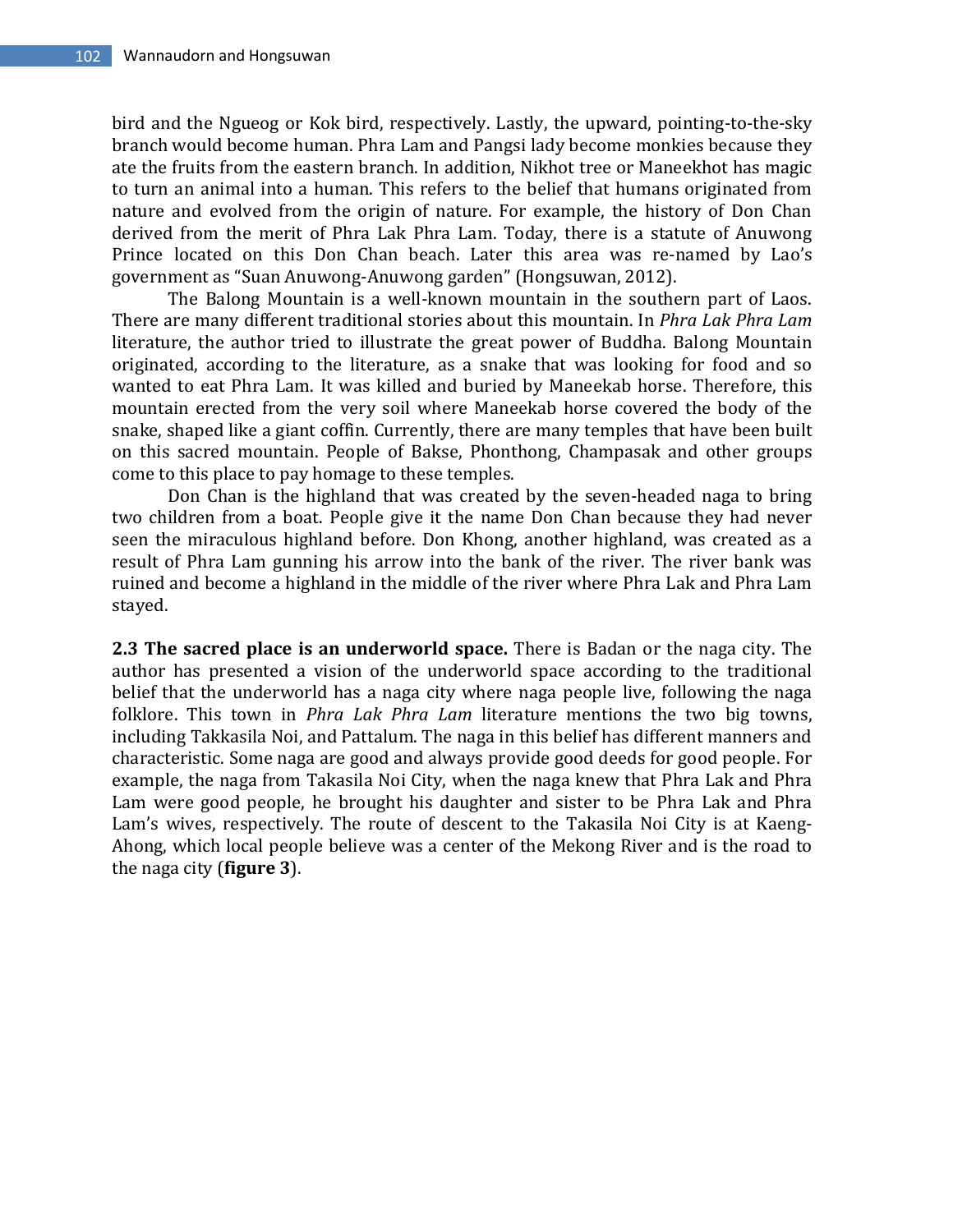

**Figure 3.** Kaeng-Ahong in Buengkan Province, Thailand (from [www.bungkan.com\)](http://www.bungkan.com/).

Pattalum is Phraya Pattalum's town. He believes that Phra Lam was the cause of war; therefore Phraya Pattalum kidnapped Phralam and took him to the underworld in order to kill him for peace. His four daughters destroyed the stone bridge that was created by Thao Hunlaman and his three brothers in order to cross Lanka. Later, these two couples were married and begot four children.

**3. Social space** refers to a way of life and the common practices of people. It represents the relationship between human and human such as the relationships of different ethnic groups along the Mekong River that were a result of intermarriage, family clan, trade and exchange, taxation, plantation, and politics.

The relationship with the Kha ethnic group and the intermarriages with them is not a story only of Laos' communities but also that of the Kha ethnic group, which is mentioned in this literature. There is a mention of the journey of Phra Lak and Phra Lam passing through the Tamila village, asking the way to Inthapatta town. There are several kinds of Kha ethnic groups including the Kha Phu Kao, Kha Phu Nak, Kha Chalai, Kha Phisoon, Kha Saloei, Kha Yang Dam, and Kha Yang Daeng who settling down along the mountain cliff. There were intermarriages without separation of the social classes for instance. There was an arranged marriage of Phra Lam and Nang Khamphao, the daughter of the headman of the Kha village. Later, Phra Lak and Phra Lam were married again to the daughter of Khunkhom City's governor, and become the new rulers of that town.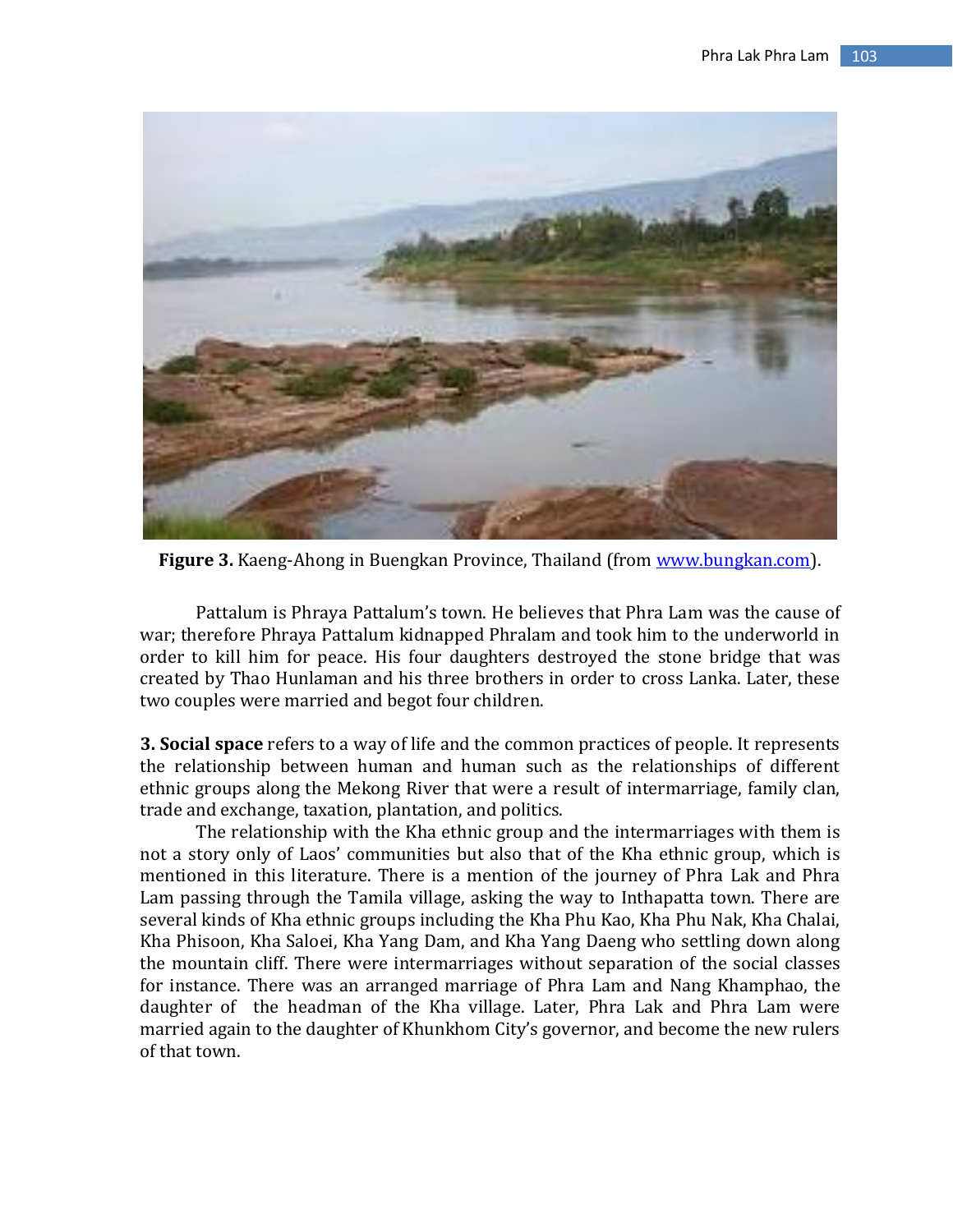There is also a similar story of intermarriages between the commoners and the royalty -- an official's child who escaped and established a new town. There are some of the origins of the new town in Laos such as Puan Chiangkhwang, Khamkoed, Srikhottabun, and Attapoe town. Also, the Khunkhom ruler and his people brought his daughters to Phra Lak and Phra Lam at Chanthaburi-Srisattanak town.

Chiangkhwang town was established by Thao Chiangkhwang. He is a son of a royal officer from Vientiane, Lanchang, who had fallen in love with Khampuan, a daughter of Uparat San in Khunkhom town. They went to ask for permission to marry, but were denied. Therefore, they decided to escape to another town in the eastern part and build their own community. Later, it became a new town named Puan Chiangkhwang.

Moreover, there was also mention of cross-tribal marriages, as shown in the scene where Thao Rapphanasuan told Chieftain Jong to bring his people back to Chanthaburi-Srisattanak after having sent him and Nang Chantha to Inthapattha Nakhon. Half way along the journey, they were reluctant to leave each other. They decided to run away together and established the new cities on the right side of the Mekong River and in the areas of Thailand and Cambodia, such as Pasak (Champasak), Surin, Srisaket, Roi Et, Khu Khan, Pha Khao Phan Na town (Phannanikhom District, Thailand), Nong Bua Lum Phu (Nong Bua Lam Phu Province, Thailand), Phra Ta Bong, and Bodhisattawa City.

 Family relationships also illustrate the importance of the family system in Lao society, presenting the love and relationships of relatives and the characters of people in the family through the three characters. First, twins, such as Phra Lak and Phra Lam, Thao Sangkhib and Thao Phaleechan, and Thao Chataphraya and Thao Kanlahaphraya, Thao Wirupakkha and Thao Kuwera, and Phra Buttara and Phra Hoob. Second, the siblings, such as Nang Khamsao and Nang Aed Khai, Nang Phimmasonkhonlad, Nang Thippha-adchanmon, Nang Sakonchaocho and Nang Thipphalolao, Thao Hunlaman and Thao Khuanthaofa, Nang Buasri and Nang Khammee. And the third characters illustrate the relationship between aunt and niece, such as Nang Chanthamukkhee, the king of Nakas's sister, and Nang Uchulika, the king of Nakas's daughter.

Furthermore, it also presents the unity of the family system in terms of siblings from the same parents, and half siblings. This is represented through the child of Phra Lak and Phra Lam who were sent in pairs to govern all the cities in order to help each other without any contradiction. And also the love of half siblings, which is represented by Thao Hunlaman and Thao Khuanthaofa, the sons of Phra Lam and Nang Phaeng Sri and Nang Kottarat. They went to inquire about Nang Sida in Langka town. They helped each other to build a bridge and were commander-in-chiefs together. These representations of the twins or relatives demonstrate that Lao society emphasizes the family system and family unity. Thus, they were concerned over creating the characters of the twins and relatives to work together or in groups.

Regarding trade and exchange, there were often representations of the markets, especially during the journeys of the characters passing through different places. They also mention goods being sold, such as trading along the way, as demonstrated in the scene where the people of Khun Khom passesd through the markets in Chanthaburi-Srisattanak, which sold jewels and jewelry, sweets, meat, foods, and clothes. In addition, in the scene where Chieftain Jong sent the people of Chanthaburi Srisattanak back to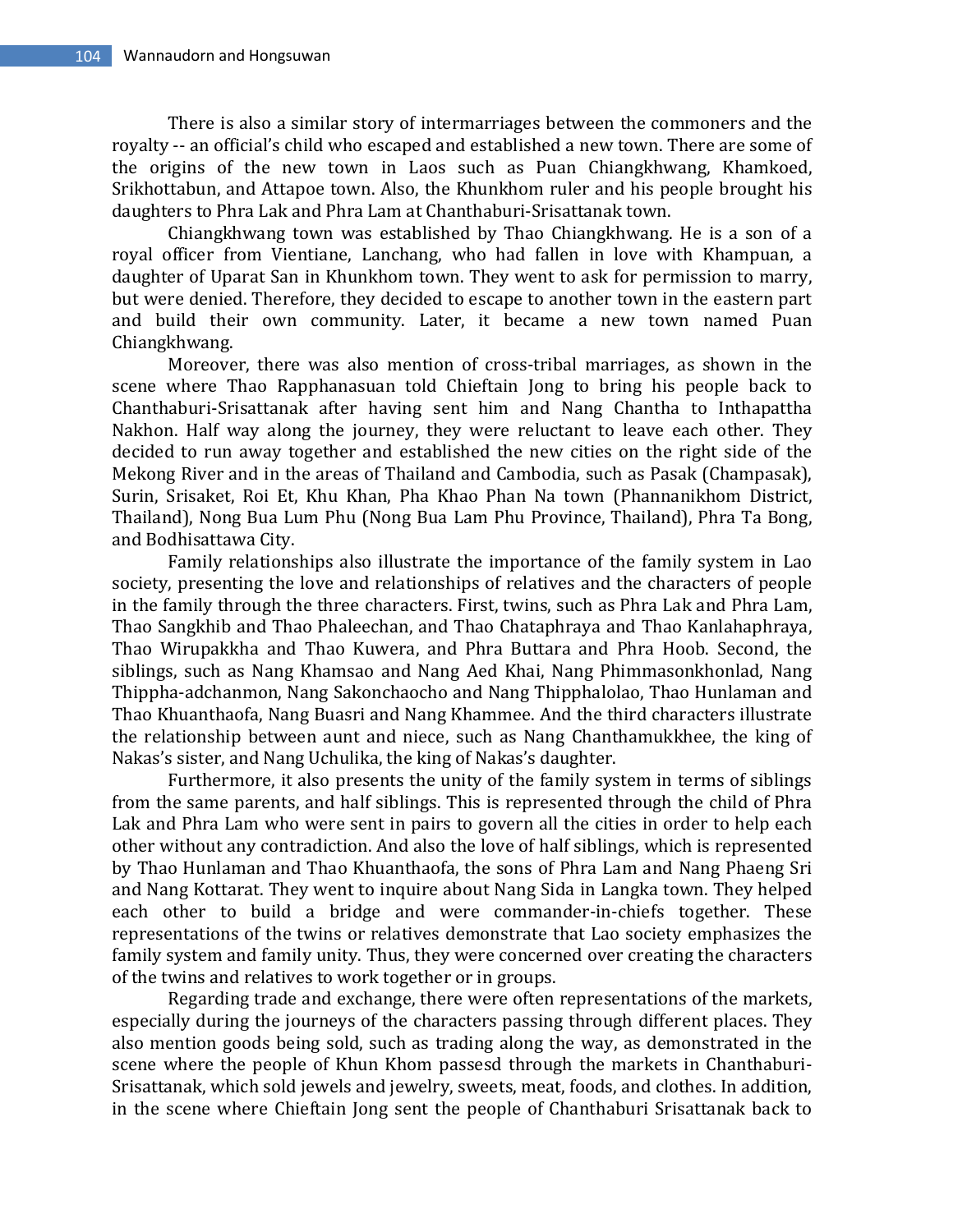their city, the state of trading materials in markets were also mentioned. Moreover, the trading of their own stuffs for another one's was mentioned in Phaya (a type of Lao poetry) over a conversation between the native people and Phra Lak and Phra Lam, or between the native people and royal officials who were travelling to another country. Regarding taxation, there was only one scene mentioned. That is the scene where Nang Sida brought Phra Buttara and Phra Hoob to find their father in Chanthaburi-Srisattanak and stayed with a cucumber peddler. One day, the two siblings were carrying cucumbers to sell in the downtown market. Thao Hunlaman told his followers to collect taxes along the market until they came to a cucumber shop and asked to take a cucumber. However, Phra Buttara did not give way, so the followers went back and told Thao Hunlaman. After that, he came to collect the tax himself, and again, Phra Buttara refused, so they quarrelled to the point where they fought with each other. Thao Hunlaman could not fight Phra Buttara, so Phra Lak and Phra Lam came to help him. However, there was no winner or loser. Finally, Phra Lam realized that Phra Buttara was his son, and he brought him back with him to live in the town.

The practice of agriculture was mentioned most frequently, both directly and indirectly. A direct mention includes the scene of the origin of Thao Lunlu before he was born as Thao Rapphanasuan. The author presented a representation of plowing the field of Kuan Na Luang, the father of Thao Lunlu who described how to cultivate land.

There is also mention of a representation of local wisdom about chasing away with a tool those birds that eat rice in the fields. It was made by splitting the wood into two pieces, drilling holes, stringing it with wicker and then pulling them to touch each other to make a noise. The birds were frightened and flew away. It's called Hurb Lai Nok, which is the origin of today's Ban Hurb.

Besides the aforementioned, there is also a mention of farming indirectly. It mentions farming or plowing the land in Phaya, which is used to make fun in several places mentioned frequently, as well as fields is mentioned frequently.

Politics and governance, in the literature of *Phra Lak Phra Lam*, are also represented, based on ancient Lao tradition. This includes a governor, a viceroy, and a royal official called Saen Muang. Moreover, there are other royal officials mentioned, namely, Chieftain Muen Na, Chieftain Muang Chan, Chieftain Muang Klang, Chieftain Muang Sai, Chieftain Muang Khua, and Chieftain Kaeo Moon Muang. For example, in Chanthaburi Srisattanak, Phra Lam is the governor and Phra Lak is the viceroy. In Inthapattha Nakhon, Thao Rapphanasuan is the governor, Thao Phikphi (Thao Rapphanasuan's younger brother) is the viceroy, and Thao Inthachee (Thao Rapphanasuan's other brother) is the Saen Muang.

In the scene where Phra Lak and Phra Lam have established the cities in the area of Thailand, which are governed by their sons and daughters, the words Wang Na or Fai Na are used instead of Upparat. For example, Muang Sriayutthiya was governed by Thao Aongkhot, and Thao Worayot is the Wang Na. In Muang Phimai, Thao Chanthapatchot is the governor, and Thao Thipphasotsaisaeng is the Fai Na. In Muang Khonlad (presentday Nakhorn Ratchasima Province, Thailand) Thao Thotsakan is the governor and Phan Look Thao is the Fai Na.

This study suggests that the social space in the literature of *Phra Lak Phra Lam* illustrates the representations of cultural ecology, the relations of ethnic groups,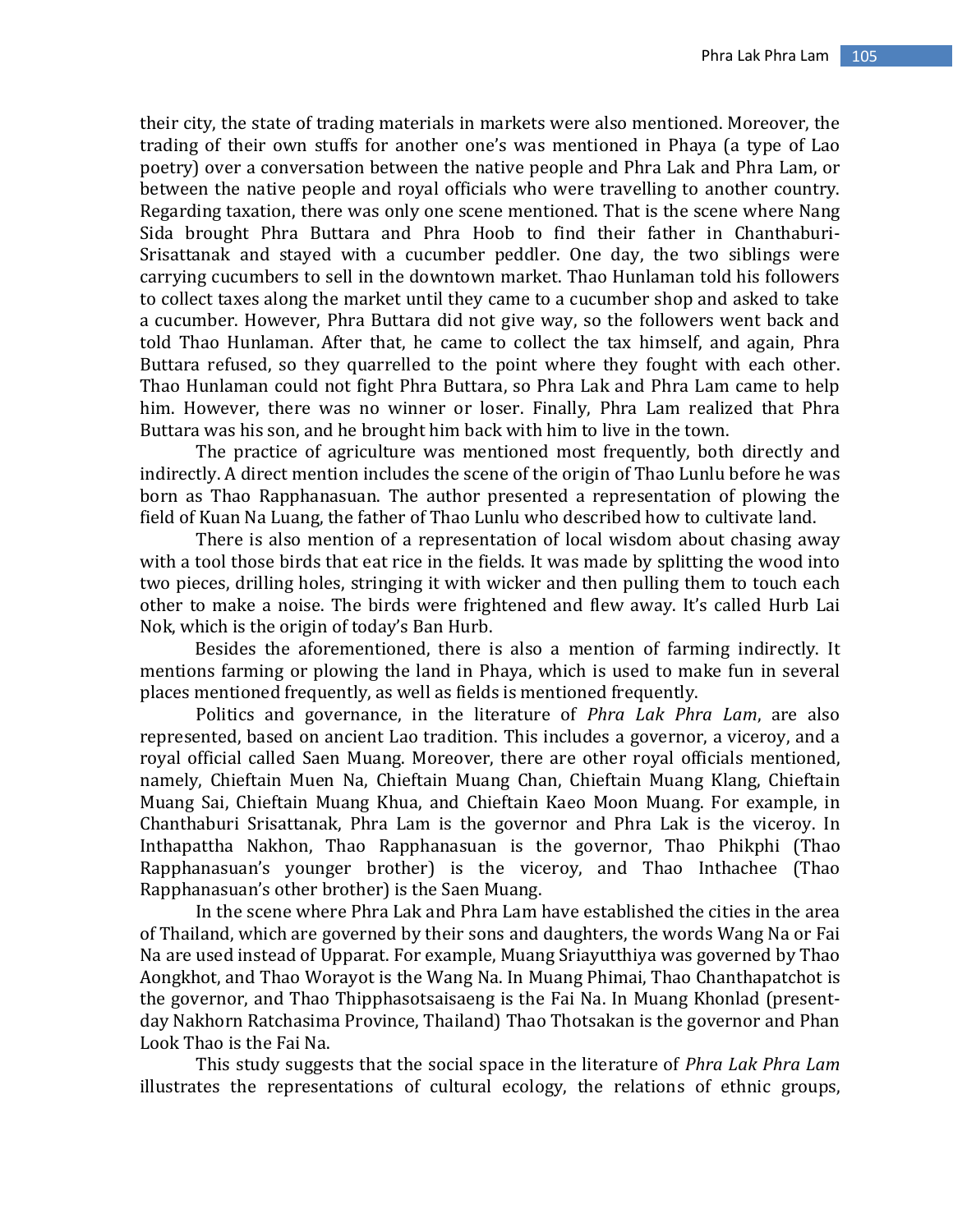families, and life maintenances according to the culture of Lao society. It's comprised of trade, exchange and tax levying. In addition, it has presented a representation of government following the traditional ways of Lao society that focuses on the family system whereby the older brother is the governor and the younger brother is the viceroy, supporting each other, and subsequently people in Lao society can earn their livelihoods together peacefully.

### **CONCLUSION**

Although the Lao literary work of *Phra Lak Phra Lam* originated from another culture, the author adapted local characteristics following the local principles, beliefs, values and cultural traditions. The way of life that relies on nature was mentioned in the literature. The locations of real local places correspond to the imaginary places as well. There were the descriptions of the local geography, making the local history a collective memory and helps us to see the representations of the cultural ecology within old Lao society. The relationships between humans and nature is a way to understand the behaviors of people toward their natural surroundings. And it also reflects the relations between humans and the supernatural. The Buddhist principles and local beliefs were interesting; they all refer to local wisdom in terms of the cultural ecology of Lao ancestors according to eastern philosophy. People could perceive nature's significance. They believed that humans originated from nature, are part of nature, are well mannered to nature, and live resourcefully with nature. This is the base of ecosystem management, to get equilibrium for the permanence of the ecosystem and the survival of people in Lao society forever.

#### **REFERENCES**

- H.H. Prince Pitayalabpuettiyakon**.**(1974). Congregation celebrates of H.H. Prince Pitayalabpuettiyakon. Bangkok, Phrachan.
- Hongsuwan, P. (2012). Anuwong Prince: the Politics of Munument and cultural econstruction of Loas' king in Laos's society. Journal of Humanities and Society 1, p. 29-65.
- Hongsuwan, P. (2013). Once upon a time: folktale, story, legend and life. Bangkok Chulalongkorn University Press.
- Iyengar, S. K. R. (2004). Asian variations in Ramayana. New Delhi: Sahitya Akademi. p 247.
- Leslie, J. (2003). Authority and Meaning in Indian Religions: Hinduism and the Case of Valmiki, Ashgate, p. 154.
- Laosunthorn, N., 2006. The motherland in Ramayana. Journal of Royal Institute of Academy 3, 791-798.
- Phra Ariyanuwat (Aree Khemajaree). (1975). Phra Lak Phra Lam (Ramakian) Isan of the old. Bangkok. Sarn Siam.
- Richman, Paula. (1991). Many rāmāyaṇas: the diversity of a narrative tradition in South Asia. Berkeley, CA: University of California Press.
- Ratanam, K. (1980). The Ramayana in Laos (Vientian version). In V. Raohavan (Ed.).